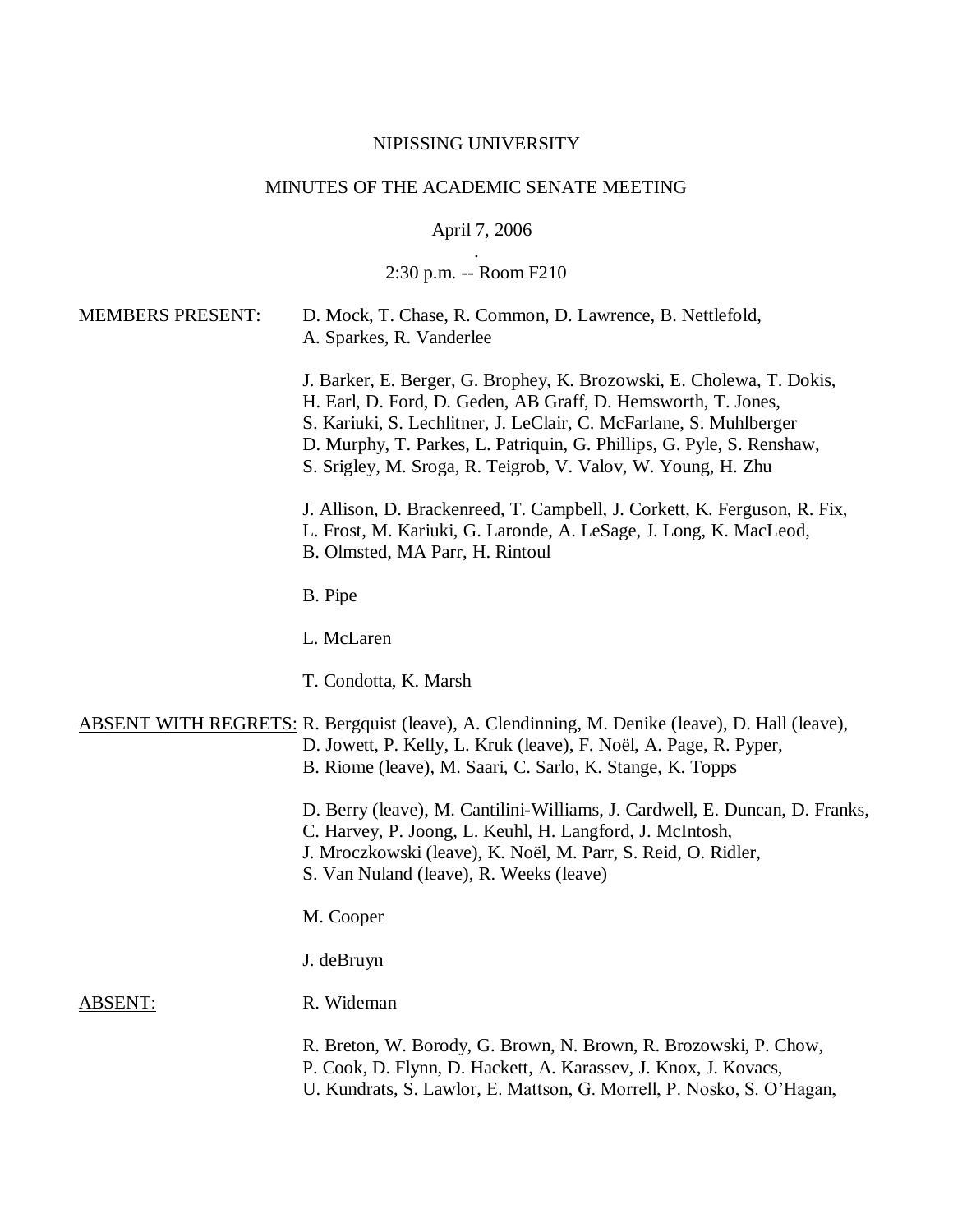> D. Rowbotham, J. Ryan, B. Schreyer, D. Tabachnick, S. Wall, D. Walton A. Weeks

AM Aquino, J. Barnett, W. Blair, D. Calverley, K. Clausen, D. Gosse, T. Horton, K. Kirkwood, R. Lynn, M. McCabe, B. McMahon, J. Price, K. Quigg, C. Ricci, C. Richardson, W. Richardson, T. Ryan, J. Scott, C. Shields, G. Swanson, H. Vail, K. Waller

M. Cooper

C. Kent, J. Simpson

MOTION 1: Moved by S. Muhlberger, seconded by C. McFarlane that the minutes of the regular meeting of the Academic Senate dated March 10, 2006 be adopted. CARRIED

### ANNOUNCEMENTS

The President began his announcements by commenting on the large number of COU meetings in February and March, including many by teleconference. Maclean's is one of COU's top issues and appears that the larger institutions do not want to participate in their graduate survey. It was also noted that at the recent AUCC meeting in Ottawa, there seemed to be a 50/50 split on whether to participate in this survey. As a result, the President feels the survey, in which Nipissing does very well, will not be run.

At a teleconference meeting on April  $6<sup>th</sup>$  with MTCU regarding the graduate education expansion strategy, universities were reminded that the government has committed \$220M for 14,000 graduate positions in the province.

At the AUCC meeting this past week, the agenda focused largely in the area of international studies. The meeting was originally slated for Saskatoon, but was moved to Ottawa to coincide with the opening of Parliament. At AUCC, there was a sense of uncertainty as to what the federal government will do regarding post secondary education.

Dr. Mock also informed Senate that the Premier was visiting the education centre this afternoon. The Premier's Office has defined the itinerary, but the President indicated that there will be a tour of the library and this will be an opportunity to discuss the need for a new library/e-learning centre.

Senator Mock thanked all faculty who participated in the recent March UpClose. There was a 30% increase in the number of attendees. He was pleased to report that the Canadore strike did not affect this initiative.

The President was pleased to announce Nipissing University's participation in the Lieutenant Governor's Aboriginal Summer Literacy Camp Initiative. Senator Mock explained that we will be co-sponsoring a summer literacy camp in Fort Albany. It is hoped to get service learning involved with this program.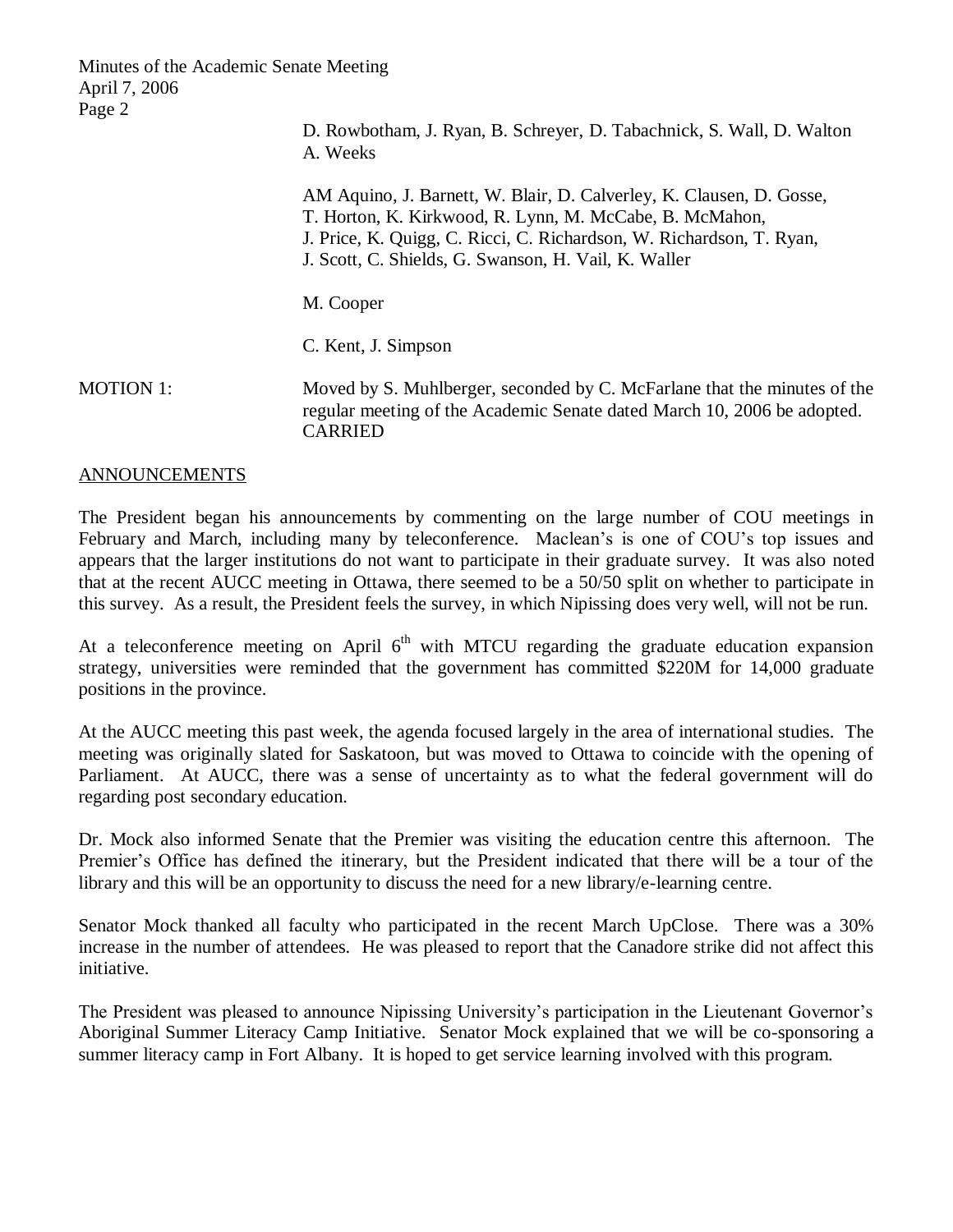In order to heighten Nipissing's profile in the community and to generate interest in the new electronic learning resource centre, the University is hosting a series of President's breakfasts. Senator Mock indicated that this is an opportunity to talk about our academic programming, our growth and the economic impact in the region.

Senator Mock also notified Senate that there will be a committee struck to find a new Chancellor. He indicated that at the May Senate meeting, there will be a request for the election of four Senators to serve on the Chancellors Replacement Committee.

The President applauded Senators Common and Frost for the effective link they have formed with Craig and Marc Kielburger and the launching of the Global Voices initiative with the Toronto Star.

The President also informed Senate of a request to move the May Senate meeting to Wednesday, May  $17<sup>th</sup>$  from May  $12<sup>th</sup>$  in order to allow time for final marks to be processed by the Registrar's Office and scholarship winners to be determined.

Senator Mock concluded his announcements by stating that Nipissing University will raise tuition by 4.5% for first year students and 4% for the remaining undergraduate students. As mandated by the provincial government, this is the maximum that tuition may be increased. He reminded senators we are still approximately \$220 per student behind other universities and have not been given permission to exceed the tuition increase to match other institutions.

The Vice-President Academic and Research began his announcements by commenting on the graduate expansion plan as a result of the teleconference call on April  $6<sup>th</sup>$ . He indicated that about 70% of the graduate funding will be based on the 2002-03 enrollments, resulting in the larger institutions capturing most of the grant monies. The remainder will be allocated based on submitted research plans. Announcements will be made in six weeks, so universities have three weeks to come up with some strategies. Dr. Peter Ricketts, the incoming Vice-President Academic and Research has offered to assist. He has experience in his former role of Dean of Graduate Studies.

Senator Chase was pleased to announce that Senator Kovacs has received an NSERC renewal and Senator Zhu has received a 3-year NSERC grant in the amount of \$34,500. Senator Walters has received a 3-year standard SSHRC grant in the amount of \$36,671. Senator Chase also announced that the second part of the science complex initiative has been submitted for matched funding and that the Tier 2 search committee is being struck.

The Vice-President congratulated Senator Katrina Srigley for the success of the Histories of the North Conference.

The Vice President concluded his announcements by reminding senators of the Academic Master Planning and Information session on the evening of April  $18<sup>th</sup>$  in H104.

The Dean of Arts and Science reiterated Senator Chase's congratulation to all grant recipients and to Senator Srigley for the History of the Near North: Discovering Our Communities Past Conference this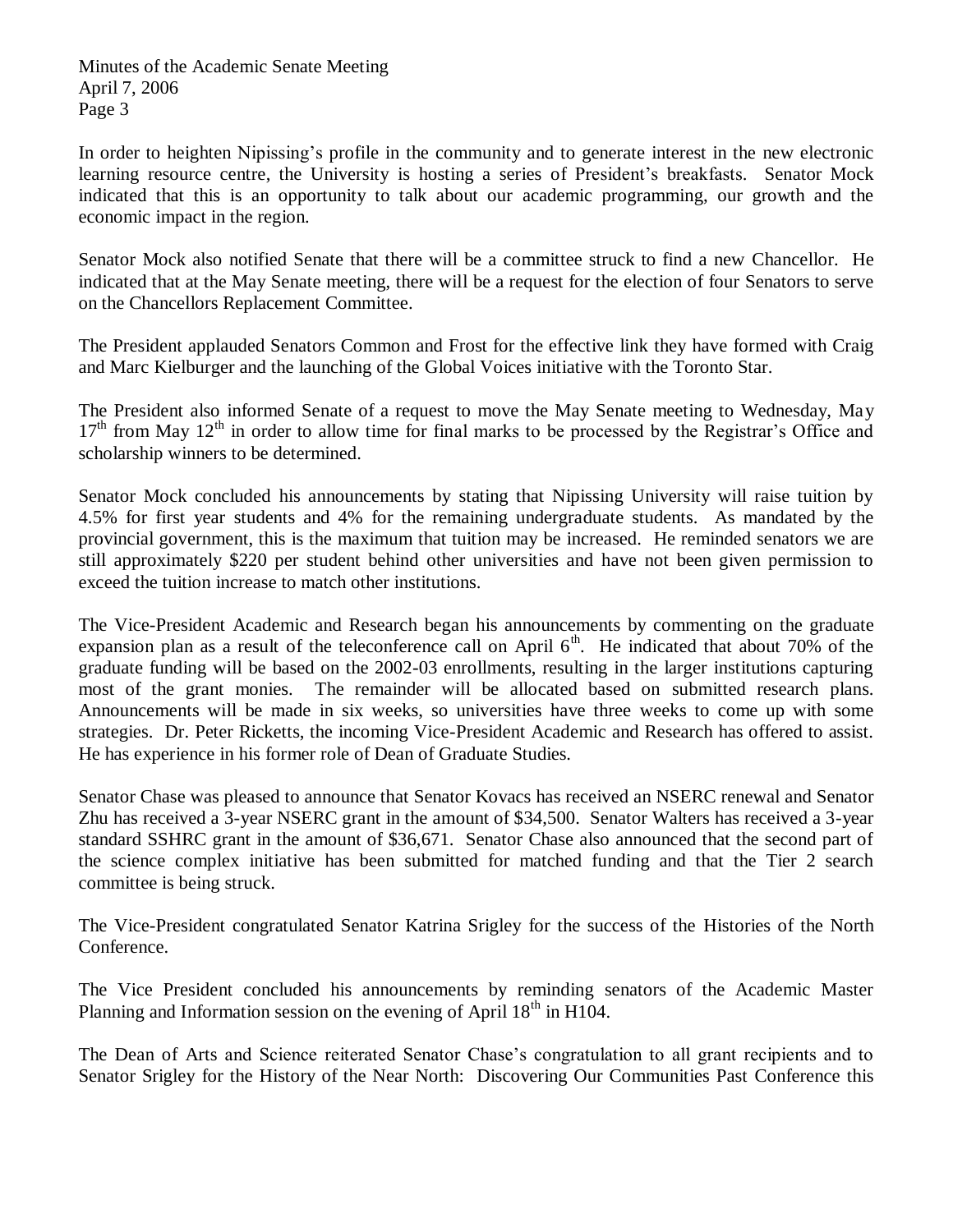Minutes of the Academic Senate Meeting April 7, 2006 Page 4 past weekend. He also encouraged senators to get their marking done as soon as possible to expedite the degree audit process.

Senator Common, Dean of Education, congratulated Senator Brackenreed for successfully defending her PhD at the University of Regina. Senator Common also elaborated on the Toronto Star – Global Voices – Nipissing University initiative. This partnership is designed to provide young people with a platform to write articles on social justice issues. The Kielburger's bi-monthly column in the Toronto Star will also be accompanied by lesson plans for educators. These lesson plans will be created by Nipissing University education faculty and students. Plans are being developed to retain intellectual property rights.

NUSU representative, Senator Marsh, thanked outgoing NUSU executive members Jake deBruyn and Tom Condotta for their work with NUSU this past year. This would be their last meeting in their present position. Senator Marsh indicated that NUSU had been in discussion with Mayor Fedeli with the hopes of having the buses run longer during exam time. He also noted that NUSU had recently met with Colonel Mulders of 22 Wing CFB North Bay and local MPP Monique Smith. These meetings are NUSU's effort to extend their outreach into the community. Senator Marsh also noted that Senator Condotta was conducting an OSMOSIS forum in Mattawa in the near future. This weekend retreat is to work on leadership skills and problem solving. Other notable initiatives are the early planning stages for Frosh week and the promotion of Eco-Village. The latter is a pilot project to have some students living in a sustainable community.

There was a brief presentation from Vicky Paine-Mantha, Vice-President of Administration and Finance. She explained that the budget process began back in October when chairs, managers, deans and vicepresidents were sent their 05-06 budget and asked to review their past spending and allocate 06-07 spending priorities based on trends and expectations. A budget process summary sheet was distributed that outlined the 10 steps taken to reach the final budget that will got to the Audit and Finance Committee of the Board on April 19<sup>th</sup> and to the annual Board of Governor's meeting on May 4<sup>th</sup> for approval. The Vice-President noted that new staffing, operating initiatives and capital requests originally totaled \$7.5M. She added that after reviews and reprioritizing, these requests were pared down with priority given to initiatives that were in line with advancing the strategic plan and required expenditures. It was noted that revenue was based on a decrease of 75 first-year students despite the increase in tuition fees. Ms. Paine-Mantha reported that a planned 2006-07 deficit of \$407K is being recommended.

Senator Lawrence, a member of the Pension Committee reminded senators of the pension information sessions and the planning retirement seminars from April  $24<sup>th</sup>$  to April  $26<sup>th</sup>$ .

### REPORTS OF STANDING COMMITTEES

### Executive Committee

MOTION 2: Moved by D. Mock, seconded by R. Fix that the Report of the Senate Executive Committee dated March 30, 2006 be received. CARRIED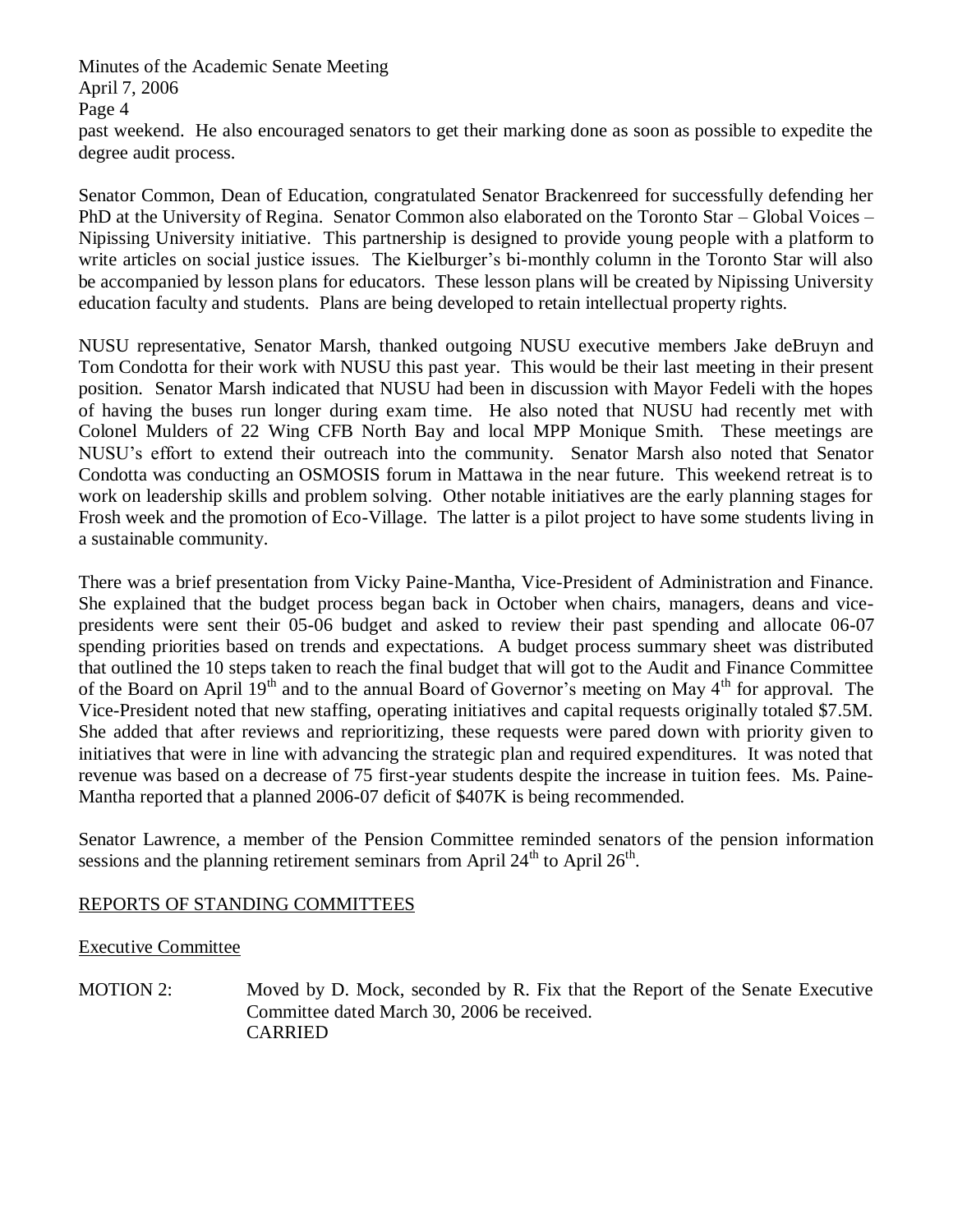#### University Curriculum Committee

- MOTION 3: Moved by T. Chase, seconded by J. Allsion that the Report of the University Curriculum Committee dated March 15, 2006 be received. CARRIED
- MOTION 4: Moved by T. Chase, seconded by D. Geden that the University Curriculum Committee recommend to Senate that in accordance with the Nipissing University Policy for New Program Implementation, Senate give Stage Two "Curriculum Approval" to a Bachelor of Fine Arts program, as outlined in the attached document. CARRIED
- MOTION 5: Moved by T. Chase, seconded by D. Geden that Senate consider motions  $4 17$  of the UCC Report dated March 15, 2006, as one omnibus motion. CARRIED
	- MOTION 4: That the Senate document entitled "Senate Academic Regulations and Policies, September 2005" be amended to add FAVA 2346 Selected Themes in Art History I, a three-credit course, to the Fine Arts program, as outlined in the attached document.
	- MOTION 5: That the Senate document entitled "Senate Academic Regulations and Policies, September 2005" be amended to add FAVA 2347 Selected Themes in Art History II, a three-credit course, to the Fine Arts program, as outlined in the attached document.
	- MOTION 6: That the Senate document entitled "Senate Academic Regulations and Policies, September 2005" be amended to add FAVA 3026 Printmaking I, a three-credit course, to the Fine Arts program, as outlined in the attached document.
	- MOTION 7: That the Senate document entitled "Senate Academic Regulations and Policies, September 2005" be amended to add FAVA 3027 Printmaking II, a three-credit course, to the Fine Arts program, as outlined in the attached document.
	- MOTION 8: that the Senate document entitled "Senate Academic Regulations and Policies, September 2005" be amended to add FAVA 4026 Special Studies in Painting I, a three-credit course, to the Fine Arts program, as outlined in the attached document.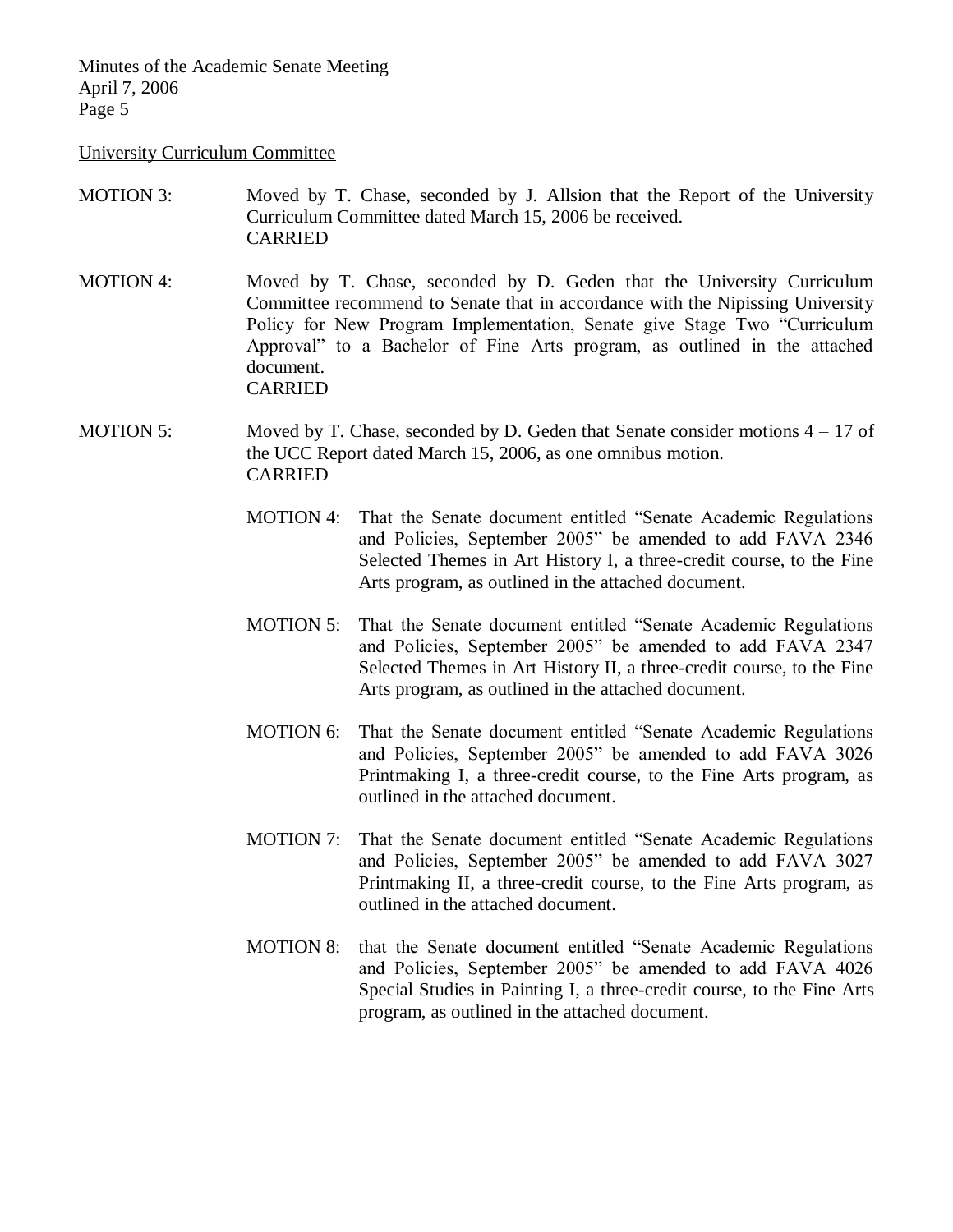- MOTION 9: That the Senate document entitled "Senate Academic Regulations and Policies, September 2005" be amended to add FAVA 4027 Special Studies in Painting II, a three-credit course, to the Fine Arts program, as outlined in the attached document.
- MOTION 10: That the Senate document entitled "Senate Academic Regulations and Policies, September 2005" be amended to add FAVA 4036 Advanced Printmaking I, a three-credit course, to the Fine Arts program, as outlined in the attached document.
- MOTION 11: That the Senate document entitled "Senate Academic Regulations and Policies, September 2005" be amended to add FAVA 4037 Advanced Printmaking II, a three-credit course, to the Fine Arts program, as outlined in the attached document.
- MOTION 12: That the Senate document entitled "Senate Academic Regulations and Policies, September 2005" be amended to add FAVA 4046 Art and Critical Theory I, a three-credit course, to the Fine Arts program, as outlined in the attached document.
- MOTION 13: That the Senate document entitled "Senate Academic Regulations and Policies, September 2005" be amended to add FAVA 4047 Art and Critical Theory II, a three-credit course, to the Fine Arts program, as outlined in the attached document.
- MOTION 14: That the Senate document entitled "Senate Academic Regulations and Policies, September 2005" be amended to add FAVA 4056 Independent Research for Studio Applications, a three-credit course, to the Fine Arts program, as outlined in the attached document.
- MOTION 15: That the Senate document entitled "Senate Academic Regulations and Policies, September 2005" be amended to add FAVA 4057 Advanced Studio Practice in Art, a three-credit course, to the Fine Arts program, as outlined in the attached document.
- MOTION 16: That the Senate document entitled "Senate Academic Regulations and Policies, September 2005" be amended to add FAVA 3066 Photography I, a three-credit course, to the Fine Arts program, as outlined in the attached document.
- MOTION 17: That the Senate document entitled "Senate Academic Regulations and Policies, September 2005" be add FAVA 3067 Photography II, a three-credit course, to the Fine Arts program, as outlined in the attached document.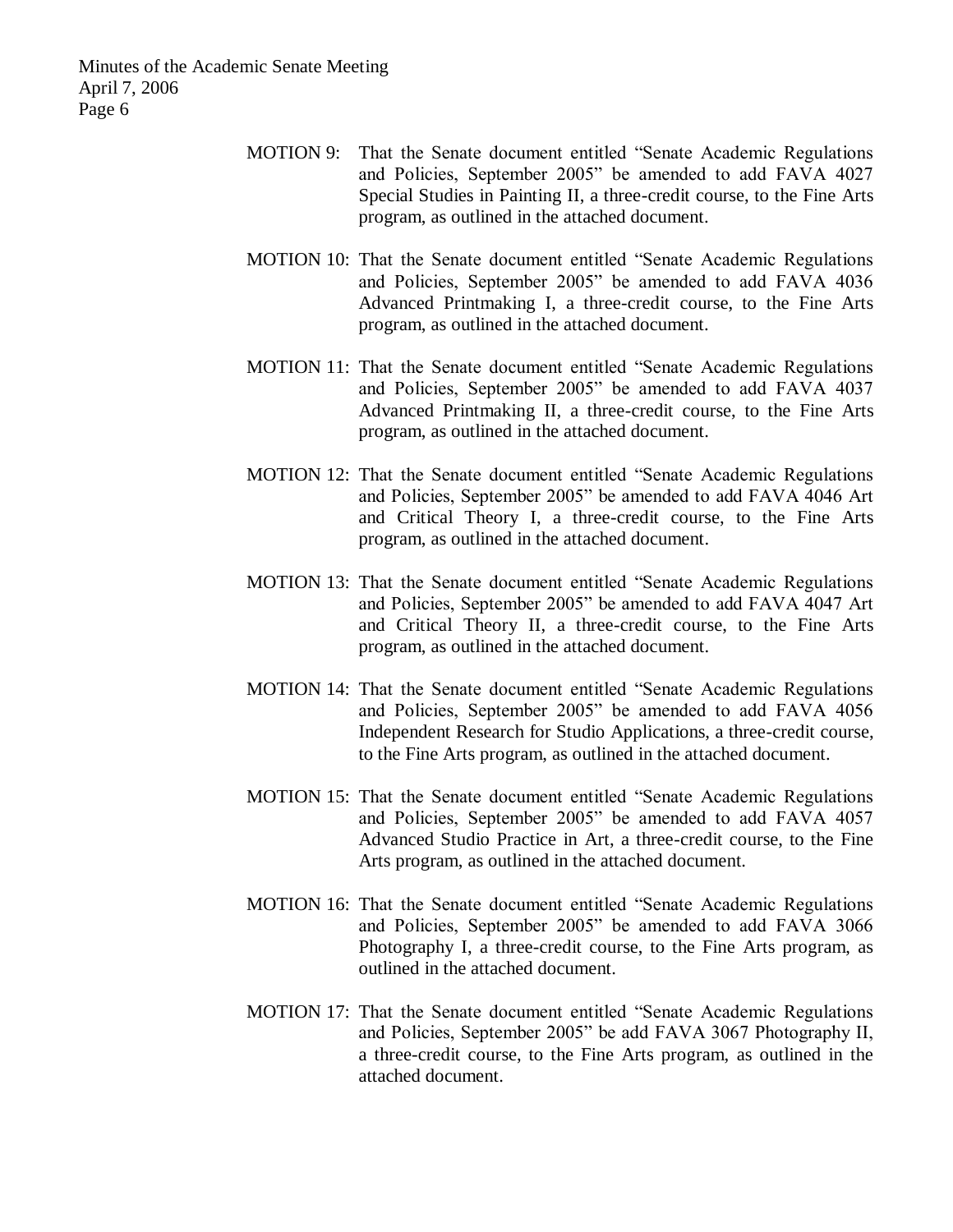| Minutes of the Academic Senate Meeting<br>April 7, 2006 |                                                                                                                                                                                                                                                                                                                                                                                                                                                     |
|---------------------------------------------------------|-----------------------------------------------------------------------------------------------------------------------------------------------------------------------------------------------------------------------------------------------------------------------------------------------------------------------------------------------------------------------------------------------------------------------------------------------------|
| Page 7<br><b>MOTION 6:</b>                              | Moved by T. Chase, seconded by S. Renshaw that Senate approve motions $4 - 17$<br>of the UCC Report dated March 15, 2006, as one omnibus motion.<br><b>CARRIED</b>                                                                                                                                                                                                                                                                                  |
| <b>MOTION 7:</b>                                        | Moved by T. Chase, seconded by G. Pyle that the Senate document entitled "Senate"<br>Academic Regulations and Policies, September 2005" be amended to modify the<br>program requirements in the Environmental Biology and Technology major, as<br>outlined in the attached document.<br><b>CARRIED</b>                                                                                                                                              |
| <b>MOTION 8:</b>                                        | Moved by T. Chase, seconded by G. Pyle that the Senate document entitled "Senate"<br>Academic Regulations and Policies, September 2005" be amended to add BIOL<br>3646 Applied Entomology, a three-credit course, to the Biology programs, as<br>outlined in the attached document.<br><b>CARRIED</b>                                                                                                                                               |
| <b>MOTION 9:</b>                                        | Moved by T. Chase, seconded by D. Geden that the Senate document entitled<br>"Senate Academic Regulations and Policies, September 2005" be amended to add<br>SOCI 3307 Social Problems: Legal Issues, a three-credit option course, to the<br>Criminology stream of the Criminal Justice major program, as outlined in the<br>attached document.<br><b>CARRIED</b>                                                                                  |
| <b>MOTION 10:</b>                                       | Moved by T. Chase, seconded by G. Brophey that the Senate document entitled<br>"Senate Academic Regulations and Policies, September 2005" be amended to<br>change the prerequisites for ADMN2167 Business Decision Making to<br>ADMN1107 Introductory Financial Accounting II, ADMN1136 Introduction to<br>Organizational Behaviour and MKTG1126 Marketing Concepts (formerly<br>ADMN2126), as outlined in the attached document.<br><b>CARRIED</b> |
| <b>MOTION 11:</b>                                       | Moved by T. Chase, seconded by C. McFarlane that the Senate document entitled<br>"Senate Academic Regulations and Policies, September 2005" be amended to add<br>PSYC4616 Neural Bases of Consciousness, a three credit course, to the Psychology<br>program, as outlined in the attached document.<br><b>CARRIED</b>                                                                                                                               |
| <b>MOTION 12:</b>                                       | Moved by T. Chase, seconded by J. Long that Senate consider motions $23 - 27$ of<br>the UCC Report dated March 15, 2006, as one omnibus motion.<br><b>CARRIED</b>                                                                                                                                                                                                                                                                                   |
|                                                         | MOTION 23: That the Senate document entitled "Senate Academic Regulations"<br>and Policies, September 2005" be amended to add EDUC5276<br>Educational Representations in Popular Culture, a three-credit<br>course, to the MEd Program Curriculum Cluster, as outlined in the<br>attached document.                                                                                                                                                 |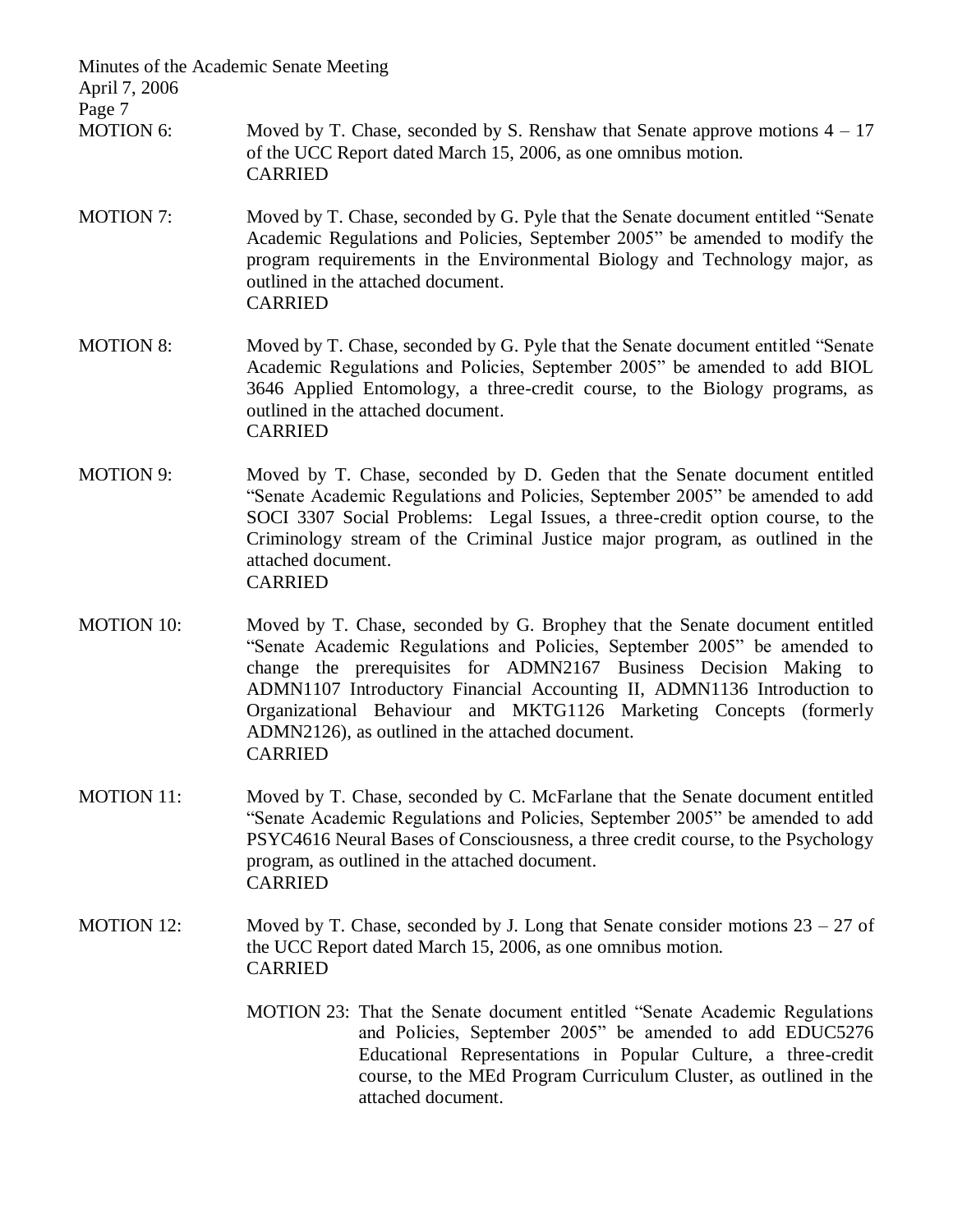- MOTION 24: That the Senate document entitled "Senate Academic Regulations and Policies, September 2005" be amended to add EDUC5286 Narrative Inquiry in Teaching, Learning and Research, a three-credit course, to the MEd Program Curriculum Cluster, as outlined in the attached document.
- MOTION 25: That the Senate document entitled "Senate Academic Regulations and Policies, September 2005" be amended to add EDUC5366 Safe Schools, a three-credit course, to the MEd Program Leadership Cluster, as outlined in the attached document.
- MOTION 26: That the Senate document entitled "Senate Academic Regulations and Policies, September 2005" be amended to add EDUC5376 Ethics, Values, and Decision-Making in Education & Schooling, a three-credit course, to the MEd Program Leadership Cluster, as outlined in the attached document.
- MOTION 27: That the Senate document entitled "Senate Academic Regulations and Policies, September 2005" be amended to add EDUC5676 Qualitative Approaches to Educational Research, a three-credit course, to the MEd Program Elective, as outlined in the attached document.
- MOTION 13 Moved by T. Chase, seconded by J. Long that Senate approve motions  $23 27$  of the UCC Report dated March 15, 2006, as one omnibus motion. CARRIED
- MOTION 14: Moved by T. Chase, seconded by S. Renshaw that the Senate document entitled "Senate Academic Regulations and Policies, September 2005" be amended to modify the hours for:

FILM1005 - Introduction to Film FILM2105 - World Cinema FILM2305/GEND 2305 - Women in Cinema FILM2845 - The Director's Cinema PHIL2405 - Philosophy of Film making these courses 96-hour courses, as outline in the attached document. CARRIED

Academic Planning Committee

MOTION 15: Moved by T. Chase, seconded by W. Young that the Report of the Academic Planning Committee, dated March 28, 2006 be received. CARRIED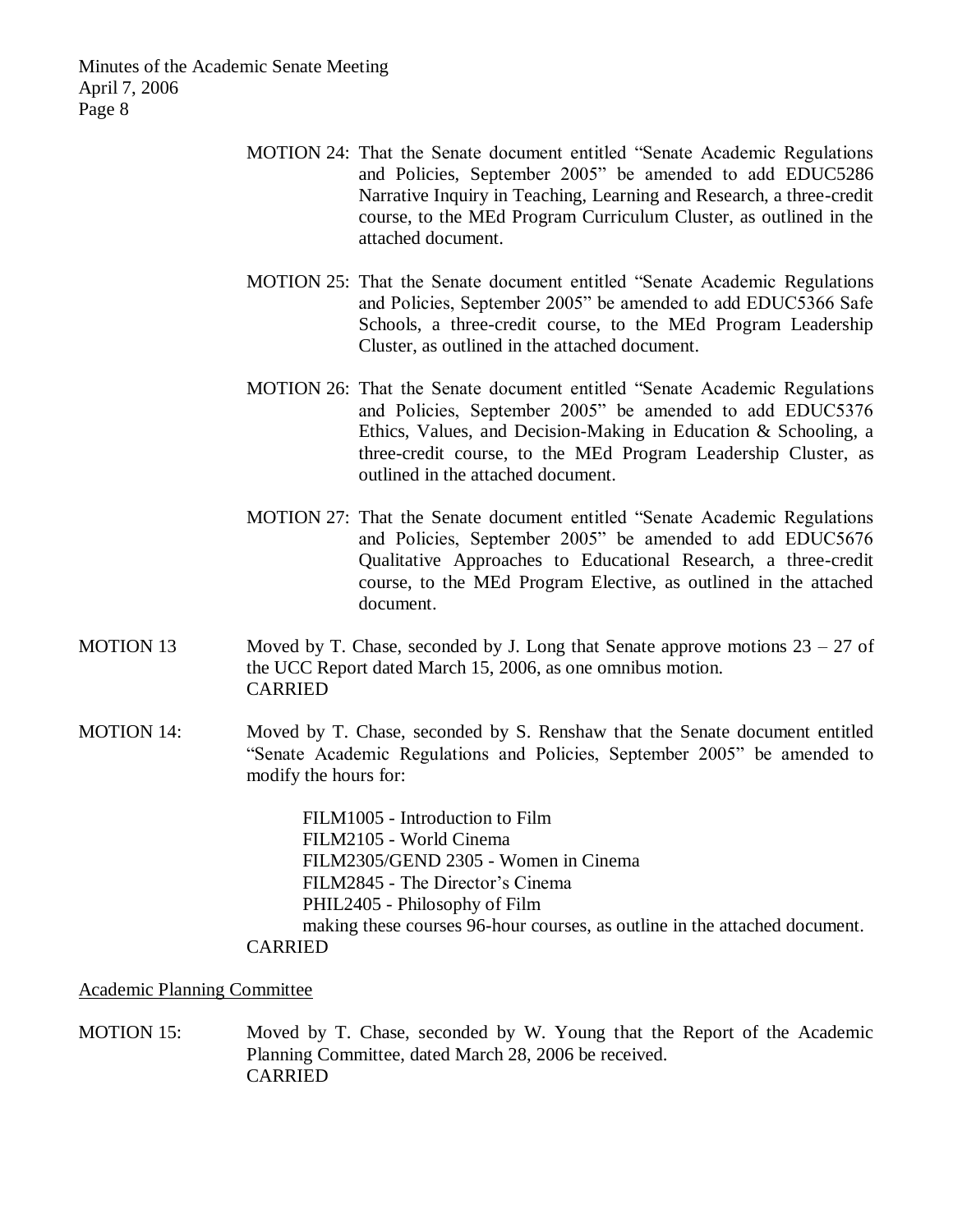MOTION 16: Moved by T. Chase, seconded by W. Young that in accordance with Step 5 of the Nipissing Program Review guidelines, Senate receive the attached document entitled "APC Summary Report: Social Welfare Program Review (March, 2006)". CARRIED

Admissions, Promotions and Petitions Committee

- MOTION 17: Moved by A. Sparkes, seconded by B. Olmsted that the Admissions, Promotions and Petitions Committee Report dated March 22, 2006 be received. CARRIED
- MOTION 18: Moved by A. Sparkes, seconded by K. Marsh that Senate grant degrees to those students listed in Appendix A. CARRIED

### **ELECTIONS**

Elect one Senator from Education to serve on the Research Ethics Committee

J. Long nominated C. shields

MOTION 19: Moved by L. Frost, seconded by H. Rintoul that nominations cease. CARRIED

**Acclaimed: C. Shields**

 Elect one Senator from Arts and Science and one Senator from Education to serve on both the Chancellor's Award for Excellence in Teaching Committee and the Nipissing University Award for Excellence in Part-time Teaching Committee.

MA Parr nominated W. Richardson A. Sparkes nominated M. Saari

MOTION 20: Moved by D. Lawrence, seconded by AB Graff that nominations cease. CARRIED

### **Acclaimed: W. Richardson and M. Saari**